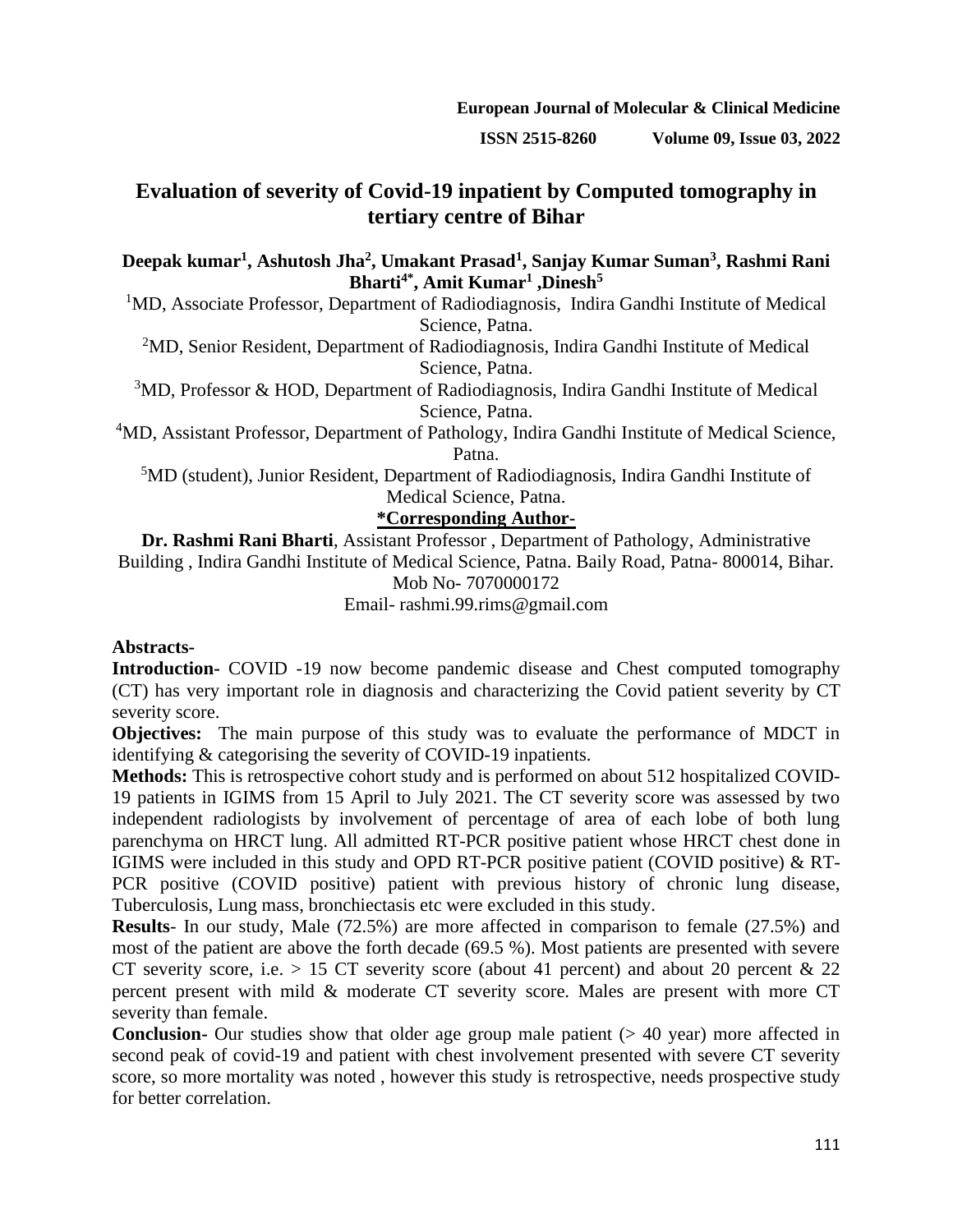**ISSN 2515-8260 Volume 09, Issue 03, 2022**

**Key word**- HRCT Chest, COVID-19, CT Severity score.

## **Introduction-**

COVID-19 is a viral infectious disease caused by a strain of corona virus (SARS-CoV-2). First recorded cases were in Wuhan, China, in the December 2019 then spread globally all over the world. The disease was announced as pandemic by the World Health Organization in 11 March2020<sup>1</sup>[.](https://www.ncbi.nlm.nih.gov/labs/pmc/articles/PMC7844803/#CR1) Regarding the diagnosis of COVID 19 infection, the reverse transcriptionpolymerase chain reaction (RT-PCR) test is the gold standard for the diagnosis of COVID-19, chest x-ray and computed tomography (CT) have an essential role in the diagnosis, follow-up, and staging of COVID-19 pneumonia  $2,3,4$ . The aim of this study was to describe the relationship between COVID-19 mortality and chest CT scan findings. The main purpose of this study was to evaluate the performance of a MDCT in identifying & categorising the severity of COVID-19 inpatient.

## **Methods & Materials-**

**Patients**- This retrospective study was approved by ethic committee board of our institute. This study was performed on about 512 COVID-19 inpatients in IGIMS (dedicated COVID hospital on that epidemic era) from 15 April to July 2021., All admitted RT-PCR positive patient whose HRCT chest done in IGIMS were included in this study and OPD RT-PCR positive patient (COVID positive) & RT-PCR positive patient with previous history of chronic lung disease, Tuberculosis, Lung mass, Bronchiectasis etc were excluded in this study.

**CT technique-** All patient are underwent HRCT chest by multislice (128 slice) Toshiba CT scan (Aquilion) or 16 slice Toshiba CT scan . The following CT parameters were used: collimation 5mm; slice thickness, 0.5- 2.5 mm; reconstruction interval, 2.5 mm; table speed 13.5 mm per rotation; 150 -250 mA effective current; tube potential 120kVp; and matrix size, 512 x 512. the patient were examined in supine position with both arms extended above the head. All CT chest were taken in caudocranial direction, covering entire chest from diaphragmatic dome up to lung apex, without intravenous contrast administration. The image finally send to PACS for reporting.

**CT Image Analysis-** CT Images were analyzed retrospectively by experienced radiologists and assess the pattern of lung involvement and severity of lung by involvement of percentage of area of each lobe of both lung parenchyma, .

**Chest CT score method**- This method was presented by Li *et al*. and was published in Investigative Radiology in March 2020<sup>[5](https://www.ncbi.nlm.nih.gov/pmc/articles/PMC7425223/#ref19)</sup>. In this method, both lungs were divided into five lobes, and each lobe was assessed individually. The abnormalities that were considered significant for the disease included the following: ground-glass opacity, consolidation, nodule, reticulation, interlobular septal thickening, crazy-paving pattern, linear opacities, subpleural curvilinear line, bronchial wall thickening.

Each lobe could be awarded a CT score from 0 to 5, depending on the percentage of the involved lobe: score  $0 - 0\%$  involvement; score  $1 -$  less than 5% involvement; score  $2 - 5\%$  to 25%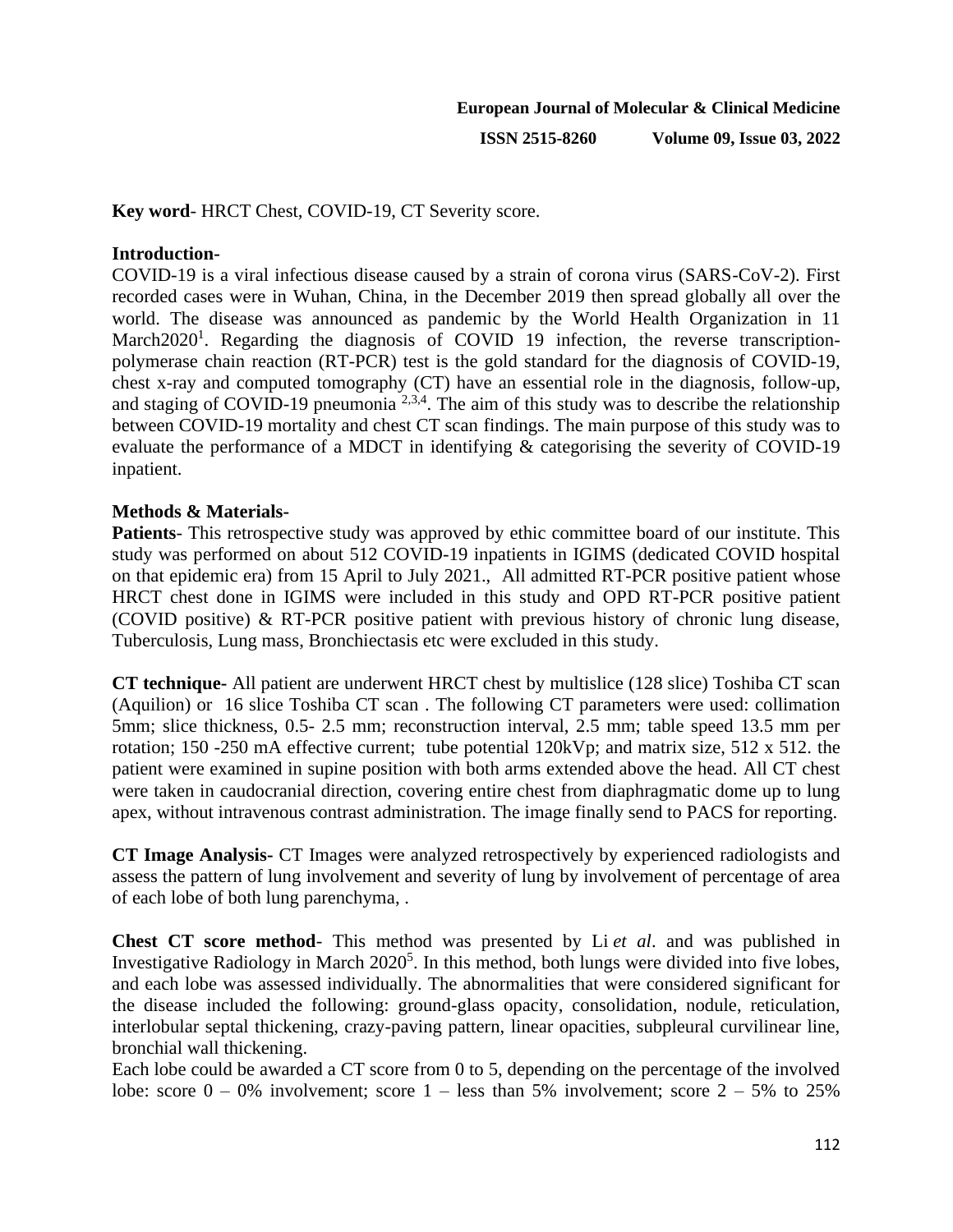**ISSN 2515-8260 Volume 09, Issue 03, 2022**

involvement; score  $3 - 26\%$  to 49% involvement; score  $4 - 50\%$  to 75% involvement; score  $5$ greater than 75% involvement.

The overall CT score was the sum of the points from each lobe and ranges from 0 to 25 pints. The cut-off value for identifying severe cases of COCID-19 of CT score was 7 (mild  $= 1-7$ ), moderate  $= 8-15$  and severe  $= 16-25$ .

Statistical analysis was performed using statistical package for social science (SPSS) software, version 21 and frequency & percentage were used as descriptive statistics for categorical & ordinal variables

## **Results-**

All admitted COVID positive patient underwent HRCT chest and their demographic profile and CT severity patterns were assessed by radiologist. Male (72.5%) are more affected in comparison to female (27.5%) and most of the patient are above the forth decade (69.5 %)(mean age- 55 year) (Table-1). Most patients are presented with severe CT severity score, i.e. > 15 CT severity score (about 41 percent) and about 20 percent  $\&$  22 percent present with mild  $\&$  moderate CT severity score. Males are present with more CT severity than female (Table-2). Eighty two patients (16 %) present with normal CT chest finding.

| Parameter                                                            |        |                    |  |  |
|----------------------------------------------------------------------|--------|--------------------|--|--|
| Age                                                                  | Number | Percentage $(\% )$ |  |  |
| $<20$ year                                                           | 15     | 3 %                |  |  |
| $20-40$ year                                                         | 141    | 27.5 %             |  |  |
| $> 40$ year                                                          | 356    | 69.5 %             |  |  |
| <b>Sex</b>                                                           |        |                    |  |  |
| Males                                                                | 371    | 72.5 %             |  |  |
| Females                                                              | 141    | 27.5 %             |  |  |
| Age and Sex distribution of the Covid-19 Patients.<br><b>Table-1</b> |        |                    |  |  |

| Parameters                                            |                     |                    | Male %       | Female %   |
|-------------------------------------------------------|---------------------|--------------------|--------------|------------|
| CT Severity score                                     | <b>Total Number</b> | Percentage $(\% )$ |              |            |
| Normal                                                | 82                  | 16 %               | $30(36.5\%)$ | 52 (63.5%) |
| Mild $(1-7)$                                          | 104                 | 20.3 %             | 65 (62.5%)   | 39 (37.5%) |
| Moderate $(8-15)$                                     | 115                 | 22.5 %             | 83 (72%)     | 32 (28%)   |
| Severe (16-25)                                        | 211                 | 41.2 %             | 163 (77%)    | 48 (23%)   |
| <b>Table-2 CT Severity score of Covid-19 Patients</b> |                     |                    |              |            |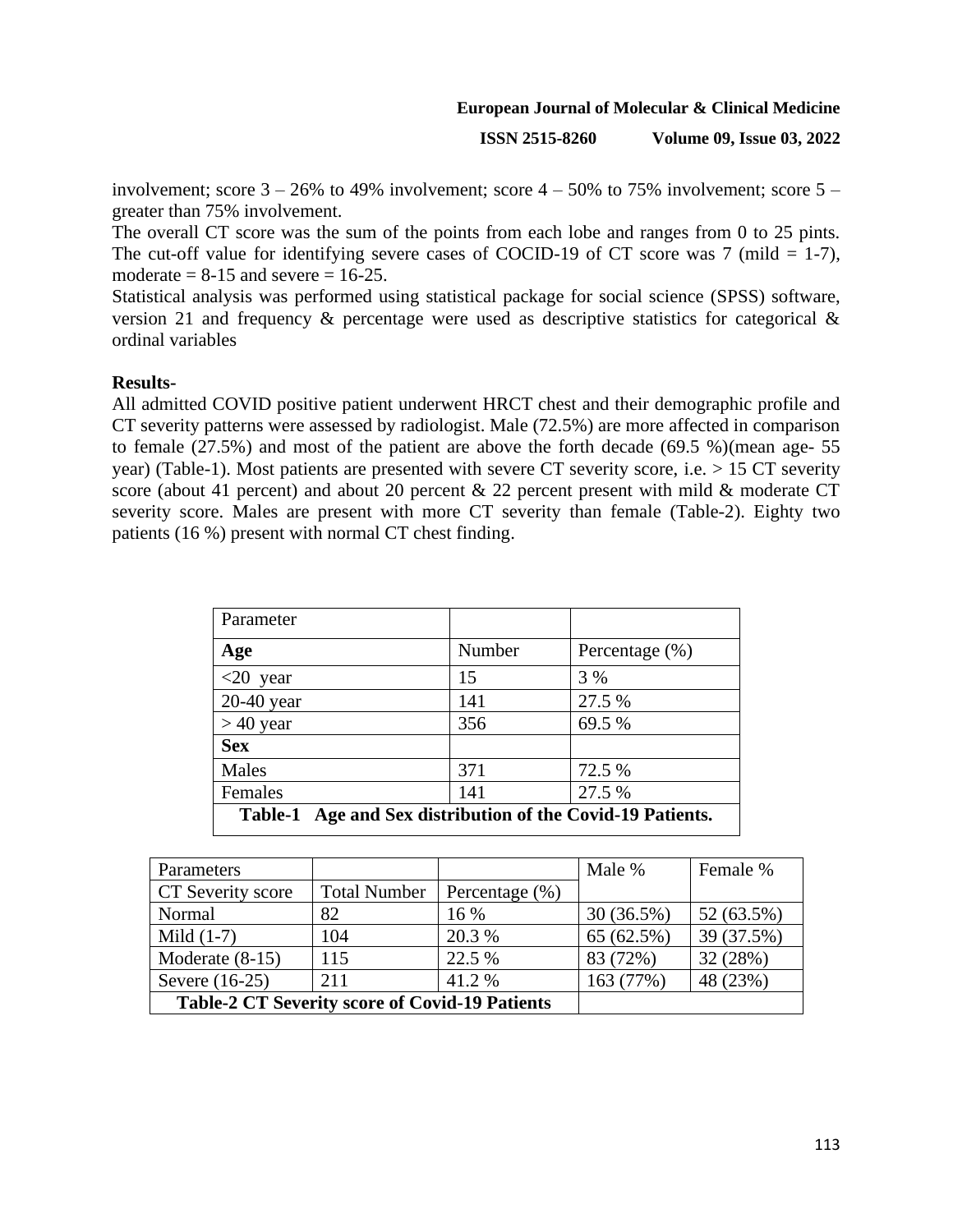**ISSN 2515-8260 Volume 09, Issue 03, 2022**

#### **Discussions-**

COVID-19 disease ( a viral infectious disease caused by a strain of corona virus (SARS-CoV-2), was announced as pandemic by the World Health Organization in 11 March202[01.](https://www.ncbi.nlm.nih.gov/labs/pmc/articles/PMC7844803/#CR1) Chest computed tomography (CT) has rapidly emerged as a rapid and effective diagnostic tool and given the often quite characteristic pattern of COVID-19 pneumonia<sup>6.7</sup>

Due to pandemic nature of COVID-19, Radiologist & Clinician should be familiar with Covidpneumonia. In typical finding of COVID-pneumonia, Bilateral Ground glass opacity is most common finding with peripheral and multilobular distribution<sup>8</sup>. (Figure-1) Medial & lower lobes, predominantly posterior segments are more affected. Consolidation, crazy paving patterns & reticular / linear opacity are another common finding in COVID patients (Figure-2  $\&$  3). Some atypical findings are also noted such as pleural thickening/ effusion, reverse halo sign, pulmonary nodules, pericardial effusion  $\&$  pulmonary fibrosis<sup>9</sup> and Pneumomediastinum<sup>10</sup>.

In our study, CT severity is measured by a method which was presented by Li *et al*. and was published in Investigative Radiology in March 2020<sup>5</sup>. In this method, both lungs were divided into five lobes, and each lobe was assessed individually. Each lobe could be awarded a CT score from 0 to 5, depending on the percentage of the involved lobe: score 0= 0% involvement of lobe; score 1= less than 5% involvement of the lobe; score  $2 = 5%$  to 25% involvement of lobe; score  $3 = 26\%$  to 49% involvement of lobe; score  $4 = 50\%$  to 75% involvement of lobe; score  $5 =$ greater than 75% involvement of lobe.

The overall CT score was the sum of the points from each lobe and ranges from 0 to 25 pints. The cut-off value for identifying severe cases of COCID-19 of CT score was 7 (mild  $= 1-7$ ), moderate  $= 8-15$  and severe  $= 16-25$ .

In our study, Males are more affected and present with more severe CT severity score than female, which is same as George M. Bwire et al study which also show higher morbidity & mortality in male than females due to COVID-19<sup>11</sup>. Amber L Mueller et. al study show adults over 65 years of age represent 80% of hospitalizations due to COVID-19 and have a 23-fold greater risk of death than those under  $65 \text{ year}^{12}$ . Comorbidities such as cardiovascular disease, diabetes and obesity increase the chances of fatal disease. In our study with hospitalised patients, older patients are more in number and they present with more severe CT severity score than younger.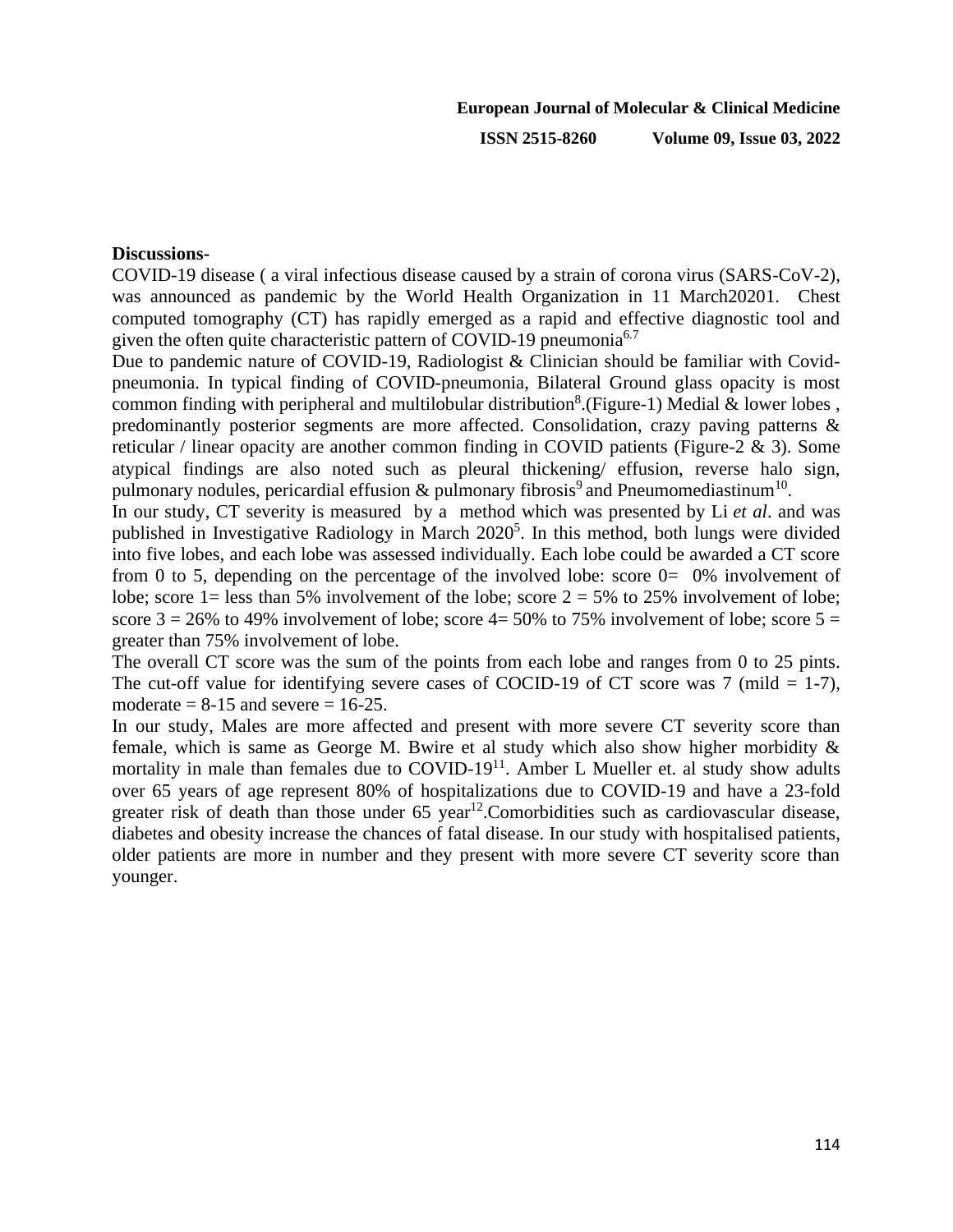**ISSN 2515-8260 Volume 09, Issue 03, 2022**



**Figure-1 HRCT Chest of Covid patient with mild category show bilateral peripherallly distributed patchy ground glass opacity (< 5 % involvement of lobes of lung parenchyma). CT severity score- 6/25**



**Figure- 2 HRCT Chest of Covid patient with moderate category (CT severity score- 13/25) show patchy ground glass opacity with interlobular septal thickening in both lung parenchyma (25-49 % involvement).**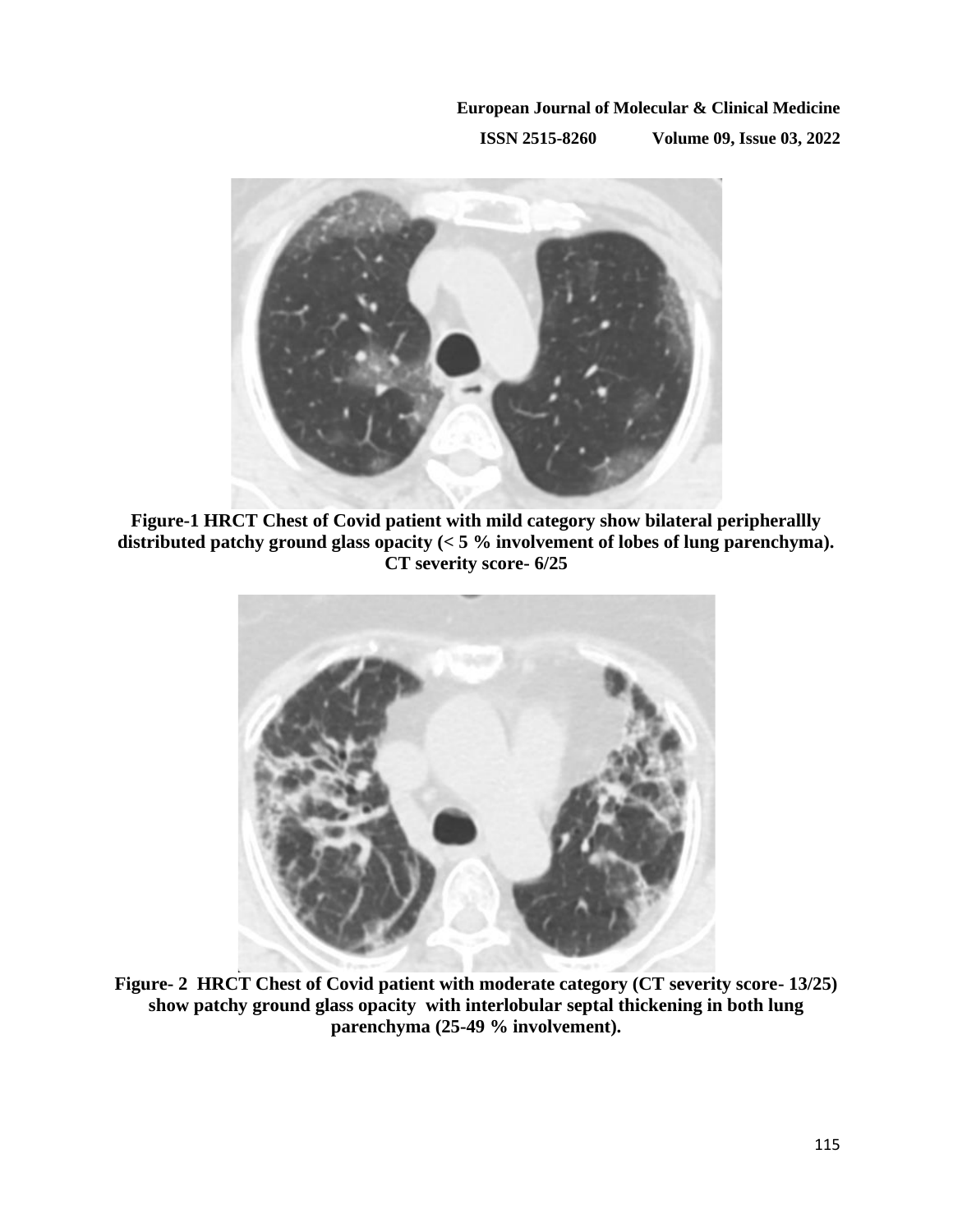**ISSN 2515-8260 Volume 09, Issue 03, 2022**



**Figure-3A & 3B HRCT Chest of Covid patient with Severe category (CT severity score-20/25) show multifocal ground glass opacity with interlobular septal thickening and consolidation in both lung parenchyma (50-75 % involvement).**



**Figure- 4 Another HRCT Chest image with Severe category (CT severity score- 22/25) of different Covid patient show multifocal confluent ground glass opacity with evolving consolidation in both lung parenchyma (50-75 % involvement).**

**Conclusion-** Our studies show that older age group male patient (> 40 year) more affected in second peak of covid-19 and more patient present with chest involvement by severe CT severity